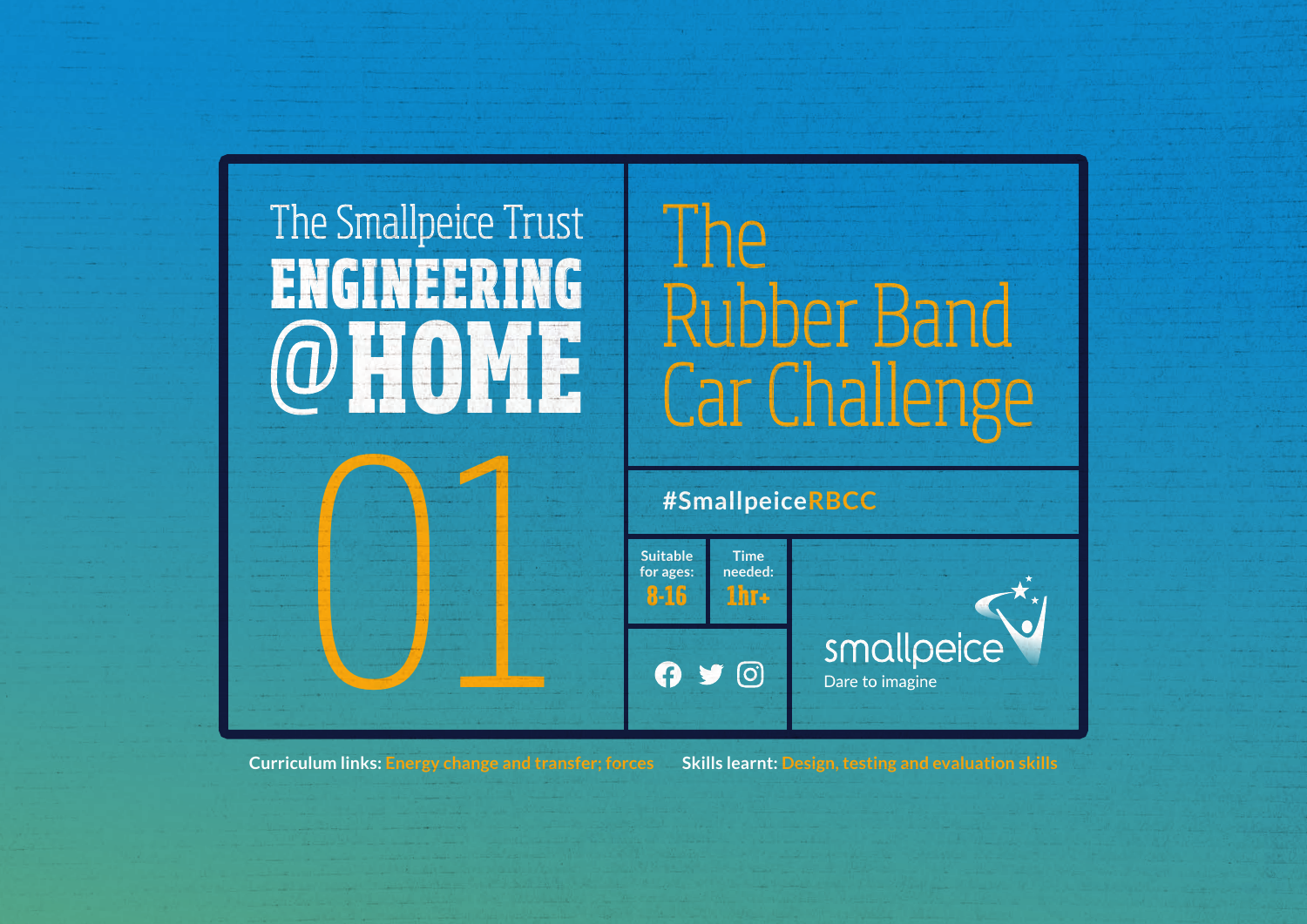

Since our Smallpeice team can't visit schools, we've decided to challenge each other to build the best rubber band-powered car, just with materials we have at home and we'd like to invite you to join in.

## What is a rubber band car?

A rubber band is a really simple way to power a model car. By stretching a rubber band, you are turning your mechanical energy into elastic potential energy. When you let the car go, this is then turned back into mechanical energy as it turns the wheels, powering the car forward.

## Rubber band car designs

There are a huge variety of designs for rubber band cars. Usually they are made up of a chassis and two pairs of wheels connected by an axle. One axle should be connected to one end of a rubber band, the other connected to the chassis. That axle can then be rotated, wrapping the band around it, creating elastic potential energy. When the axle is let go, the car should race forward.

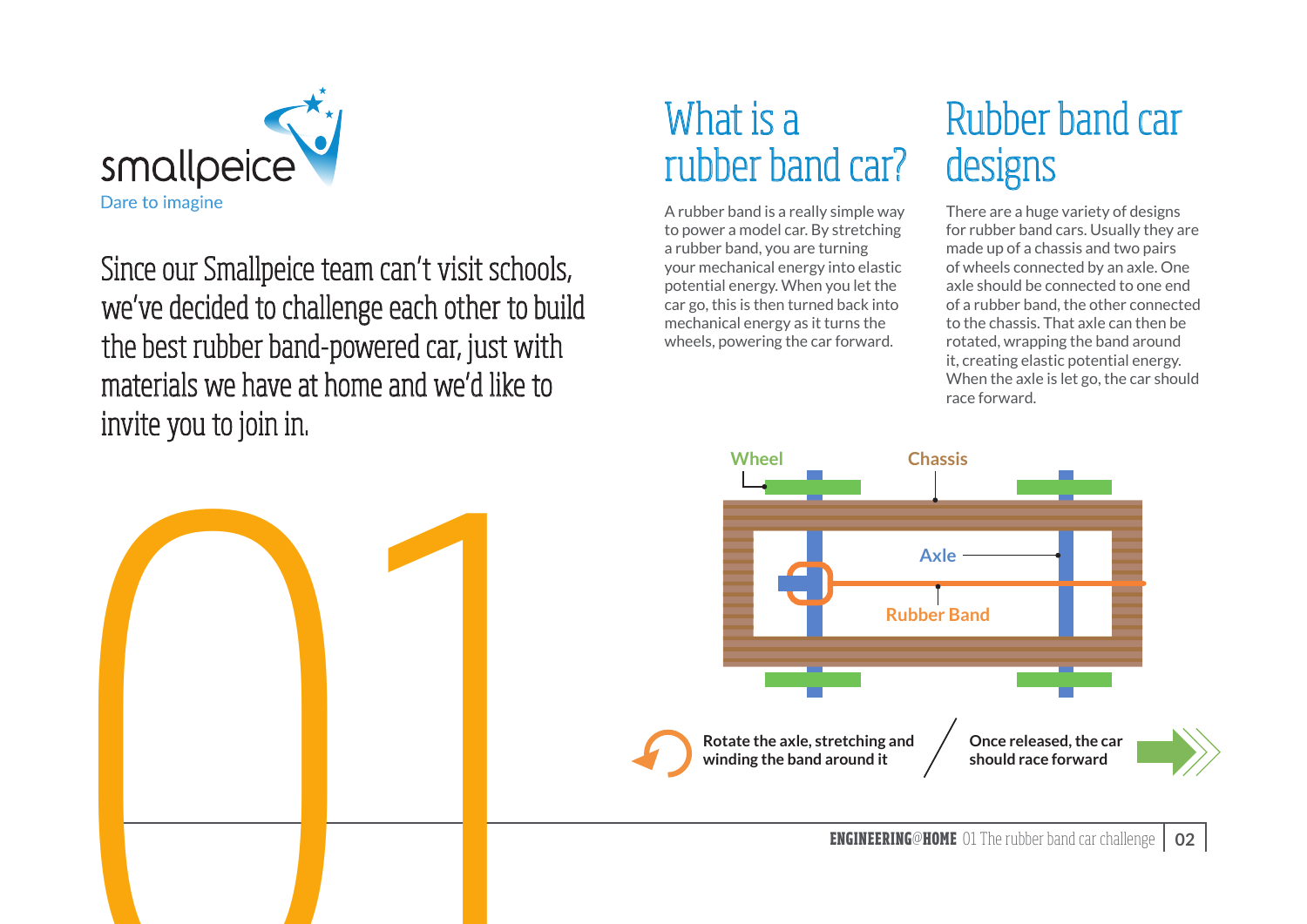#### **WHAT MATERIALS TO USE**

You can use cardboard, plastic, wood, or anything else that works well and you can get at home.

#### Try looking in your recycling box.

#### **SOME IDEAS ARE:**

- **WHEELS:** bottle tops, cardboard circles, or even old cds
- **AXLES:** chopsticks, straws, pencils, cocktail sticks
- **CHASSIS:** plastic bottle, lollypop sticks, pencils, cardboard (a toilet roll tube will do, although this may need reinforcing)
- **RUBBER BAND:** you can also use loom bands connected together
- **TAB ON THE REAR AXLE:** the example below uses cardboard reinforced with tape, but a stronger one might be made using a small nail or screw
- Attaching the parts together can be achieved with a glue gun ideally, but if you don't have one, tape will do



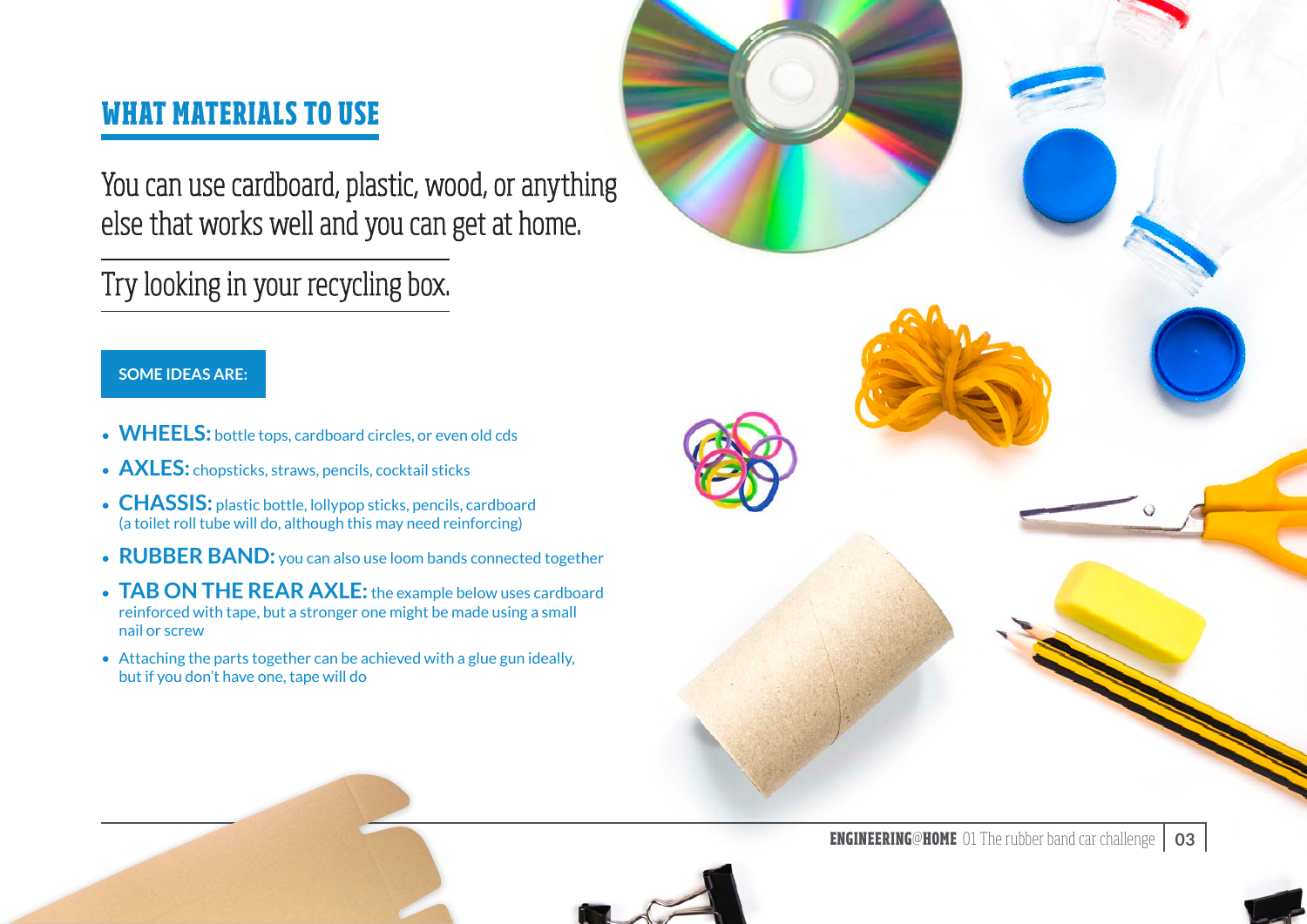#### **ENGINEERING CHALLENGES**

### How to attach the axles to the chassis so they are free to move

**One good way is to put the axle through a tube (a straw, or make one from newspaper) which is attached to the chassis.**

## Spinning wheels without moving forward

**A common problem once you've built your car is that the wheels spin without moving the car forward. This happens when the wheels don't grip the surface well enough, in other words, there is not enough friction between the wheel and the floor. There are several ways to increase the friction force.**

- We can increase the downwards force of the car. The downwards force is weight and is due to gravity and the mass of the car. We can't change the strength of gravity (unless we go to another planet) but we can increase the mass of the car. Try adding some bluetac or playdough to the wheels. Although a heavier car will not move as far from the same force (remember F=ma), so we need to balance this against the need for more friction. These kinds of considerations are typical of engineering.
- Alternatively, we can change the smoothness of either the wheel, or the surface. The simplest way is to run your car along carpet which leads to much more friction than a smooth floor. You could also investigate reducing the smoothness of your wheels. In real cars, tyres have tread, which is a pattern of grooves in the rubber, reducing the smoothness, increasing the friction between them and the road.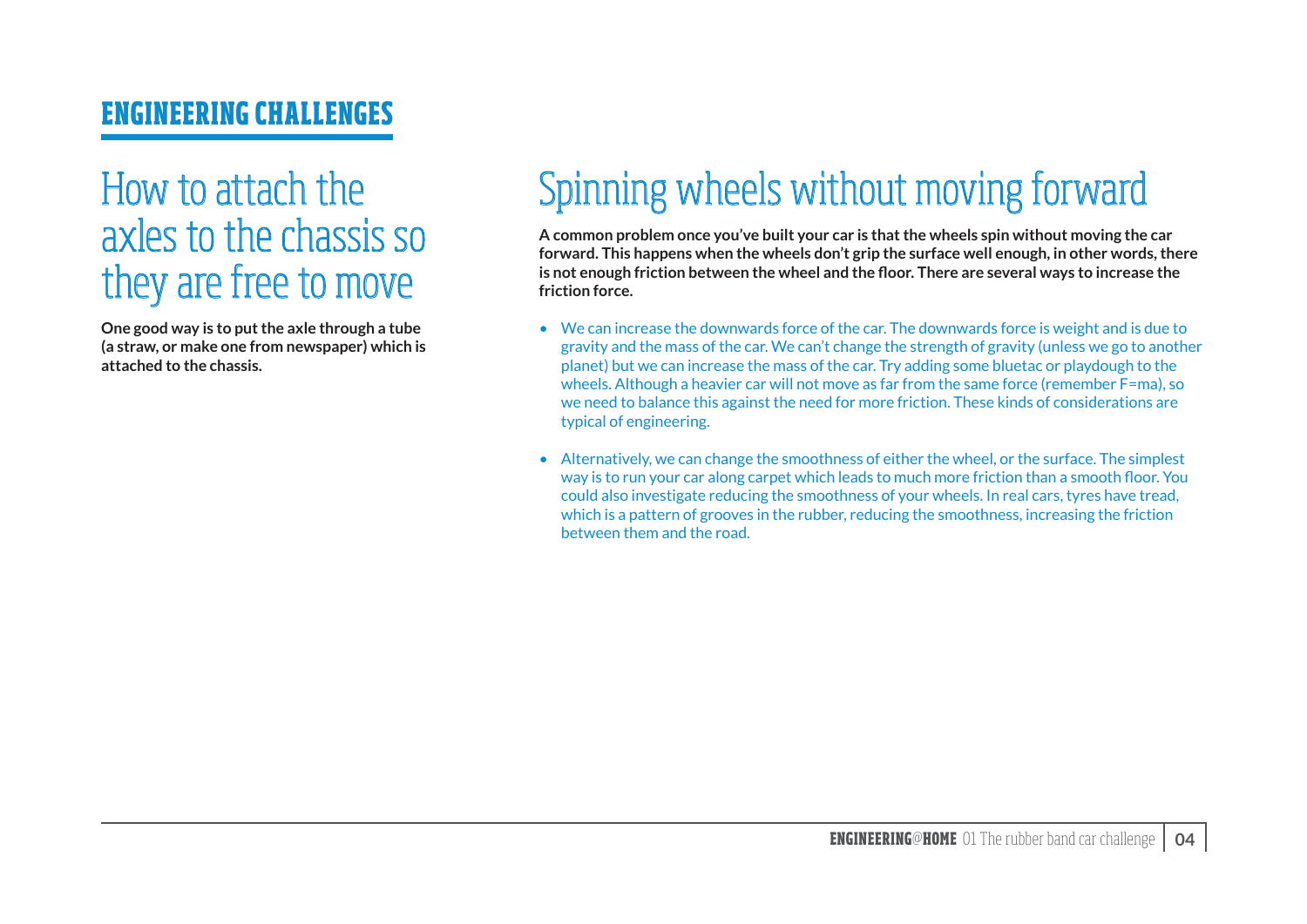

#### Axle

**Made of a pencil, slipped through a tube made of newspaper which is taped to the chassis** 

## Rubber band

**looped around the chassis at one end and a tab on the axle at the other, which holds it in place** 

#### Wheel

**A cardboard disc with a hole made with a pencil**

#### Tab

**This needs to be strong enough to not bend when the rubber band is under tension**

## **Chassis**

**Made of cardboard, reinforced with two pencils**



**Once let go, the car should race forward**



**Rotate the axle, stretching and winding the band around it**